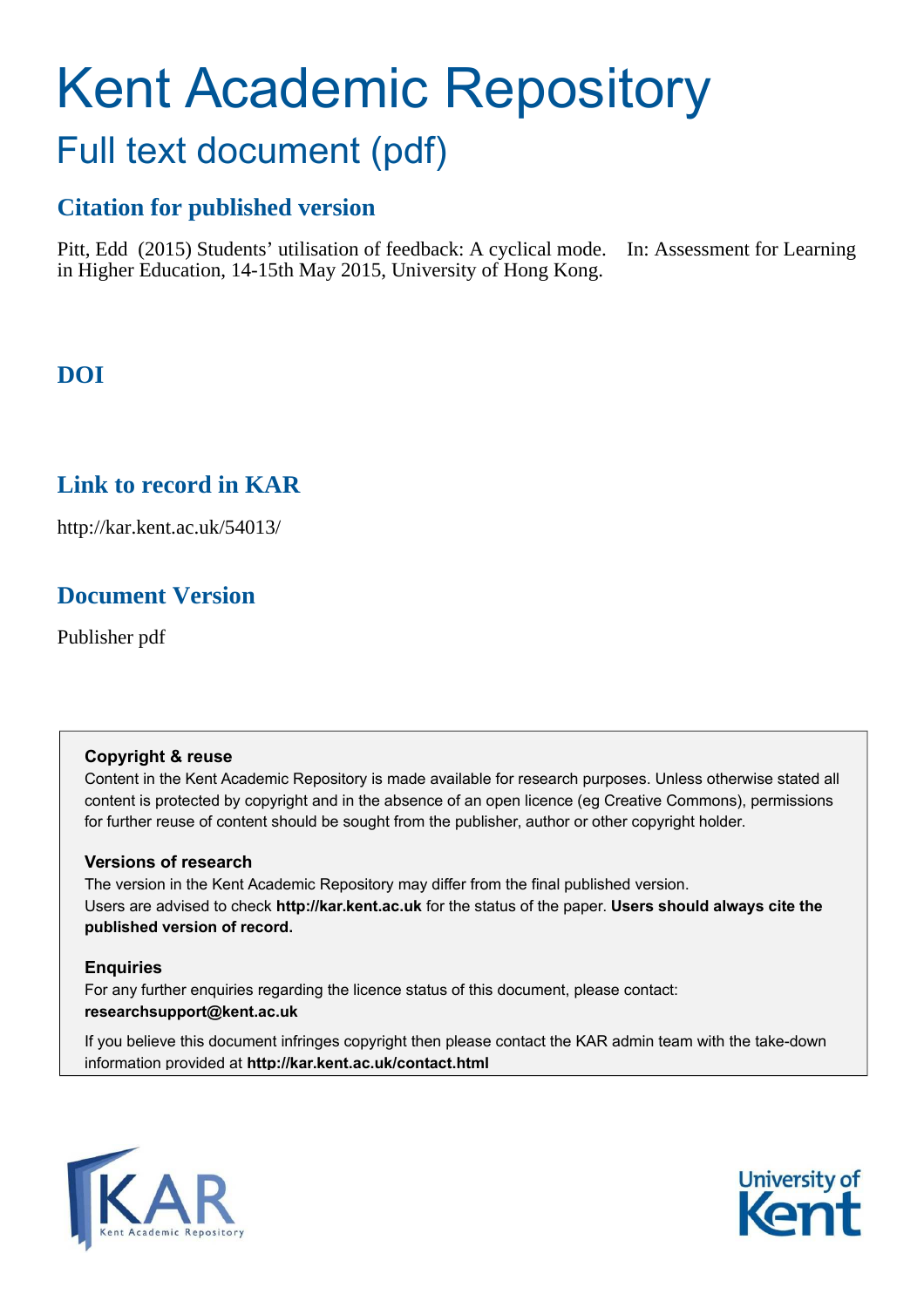| Day 1                                                                                                                                                                                                                                                                                                                                                                                                                                                                                                                                                                                 | <b>Concurrent Session I</b>                                                                                                                                                                                                                                                                                                                                                                                                                                                                                                                                                                                                   |                                                                                                                                                                                                                                                                                                                                                                                                                                                                                                              |                                                                                                                                                                                                                                                                                                                                                                                                                                                                                               |                                                                                                                                                                                                                                                                                                                                                                                                                                                                                                                                                                                                                                                                                             | 14 May (Thu) 11:00-13:00                                                                                                                                                                                                                                                                                                                                                                                                                                  |
|---------------------------------------------------------------------------------------------------------------------------------------------------------------------------------------------------------------------------------------------------------------------------------------------------------------------------------------------------------------------------------------------------------------------------------------------------------------------------------------------------------------------------------------------------------------------------------------|-------------------------------------------------------------------------------------------------------------------------------------------------------------------------------------------------------------------------------------------------------------------------------------------------------------------------------------------------------------------------------------------------------------------------------------------------------------------------------------------------------------------------------------------------------------------------------------------------------------------------------|--------------------------------------------------------------------------------------------------------------------------------------------------------------------------------------------------------------------------------------------------------------------------------------------------------------------------------------------------------------------------------------------------------------------------------------------------------------------------------------------------------------|-----------------------------------------------------------------------------------------------------------------------------------------------------------------------------------------------------------------------------------------------------------------------------------------------------------------------------------------------------------------------------------------------------------------------------------------------------------------------------------------------|---------------------------------------------------------------------------------------------------------------------------------------------------------------------------------------------------------------------------------------------------------------------------------------------------------------------------------------------------------------------------------------------------------------------------------------------------------------------------------------------------------------------------------------------------------------------------------------------------------------------------------------------------------------------------------------------|-----------------------------------------------------------------------------------------------------------------------------------------------------------------------------------------------------------------------------------------------------------------------------------------------------------------------------------------------------------------------------------------------------------------------------------------------------------|
| <b>Room 3.01</b><br><b>Session Chair: Ricky Lam</b><br><b>Innovative Assessment</b><br>Approaches / Other Issues in<br>Assessment for Learning                                                                                                                                                                                                                                                                                                                                                                                                                                        | <b>Room 3.19</b><br><b>Session Chair: Alex Shum</b><br>Students' Responses to<br>Assessment                                                                                                                                                                                                                                                                                                                                                                                                                                                                                                                                   | <b>Room 3.20</b><br><b>Session Chair: Jessica To</b><br>Assessment and Feedback                                                                                                                                                                                                                                                                                                                                                                                                                              | <b>Room 3.21</b><br><b>Session Chair: Maggie Zhao</b><br>Institutional Initiatives in<br>Assessment / Assessing<br><b>Professional Competencies</b>                                                                                                                                                                                                                                                                                                                                           | <b>Room 3.22</b><br><b>Session Chair: Lillian Luk</b><br>Institutional Initiatives in<br>Assessment / Assessing<br><b>Professional Competencies</b>                                                                                                                                                                                                                                                                                                                                                                                                                                                                                                                                         | <b>Room 3.23</b><br><b>Session Chair: Tim Wotherspoon</b><br>Institutional Initiatives in<br>Assessment / Other Issues in<br>Assessment for Learning                                                                                                                                                                                                                                                                                                      |
| ID 78 - Assessment for<br>learning: Enabling and<br>impeding factors within<br>the South African higher<br>education context<br>Kobus Lombard<br>ID 25 - Aligning AfL with<br>UDL: A principled approach<br>Jennifer Duke, Lenore Adie<br>ID 36 - Innovative<br>approaches to assessment<br>in transnational education<br>programs: Case study of<br>the UOW-INTI experience<br>Sumitha Ganesharatnam, Jane<br>lim<br>ID 37 - Assessment as<br>learning: Examining a<br>cycle of teaching, learning,<br>and assessment of writing<br>in the portfolio-based<br>classroom<br>Ricky Lam | ID 28 - Dichotomies of<br>feedback: Post-graduate<br>and tutor perceptions<br>Helen Boulton, Alison Hramiak<br>ID 32 - Assessment for<br>learning as a catalyst for<br>changing teachers' beliefs:<br>An experiential approach<br>to learning and teaching in<br>higher education<br>Eleanor Hawe, Helen Dixon<br>ID 52 - DevalS Programme<br>- Serious games for<br>students' digital<br>assessment literacy in<br>higher education<br>Gregorio Rodríguez-Gómez,<br>María Soledad Ibarra-Sáiz<br>ID 72 - Students'<br>perceptions of the use of<br>debates in nursing courses<br>Peter Hartin, Melanie Birks.<br>Marie Bodak | ID 33 - Student and staff<br>experiences of paperless<br>feedback on first year<br>writing<br>Karen Vered<br>ID 35 - Using ABET<br>performance indicator to<br>develop assessment<br>instrument for measuring<br>foundational conceptual<br>knowledge in<br>programming classes<br>Duo (Helen) Wei<br>ID 45 - Students' utilisation<br>of feedback: A cyclical<br>model<br><b>Edd Pitt</b><br>ID 66 - Exploring the<br>potential of exemplar<br>discussion in supporting<br>feedback processes<br>Jessica To | ID 123 - Explicitly<br>developing students'<br>critical thinking skills<br>through assessment<br>Theda Thomas<br>ID 29 - Renewing<br>university assessment<br>policy to promote and<br>enable assessment for<br>learning<br>Don Houston<br>ID 179 - Nursing<br>competence: Too elusive<br>to be assessed?<br>Agnes Tiwari, Patrick Lai<br>ID 145 - Assessing<br>teachers' sense of efficacy<br>and teaching regulation:<br>An initial study<br>Cathy K. W. Hoi, Mingming<br>Zhou, Timothy Teo | ID 86 - Assessing key<br>competencies in the<br>University of Macau's<br>residential colleges<br>Robert Wessling, Jennifer Yim,<br>Tony Chan, Ray Cheung<br>ID 113 - Assessment for<br>learning in engineering<br>internship programmes in<br>Hong Kong: How far are we?<br>Lillian Yun Yung Luk, Cecilia Ka<br>Yuk Chan<br>ID 10 - Connected<br>curriculum: A<br>whole-institutional<br>approach to embedding<br>research-based education<br>and assessment into<br>undergraduate<br>programmes of study<br>Dilly Fung<br>ID 34 - The benefits of an<br>assessment scholars<br>network for supporting<br>assessment for learning<br>across an institution<br>Graham Hendry, Parisa Aslani, | ID 17 - Assessment<br>strategy: A missing link or<br>elusive curriculum<br>structure?<br>Desiree Scholtz<br>ID 39 - Assessment<br>dilemma in experiential<br>learning<br>Samson Tse, Francesca Sin,<br>Jessie Chow, Ken Yau, Elsa Lam<br>ID 82 - Investigating senior<br>management views of the<br>graduate profile: Are we<br>assessing these attributes?<br>Makavla Gravs, Gavin Brown<br>ID 54 - The shortcuts to<br>learning game<br>Tim Wotherspoon |

*Elise Baker*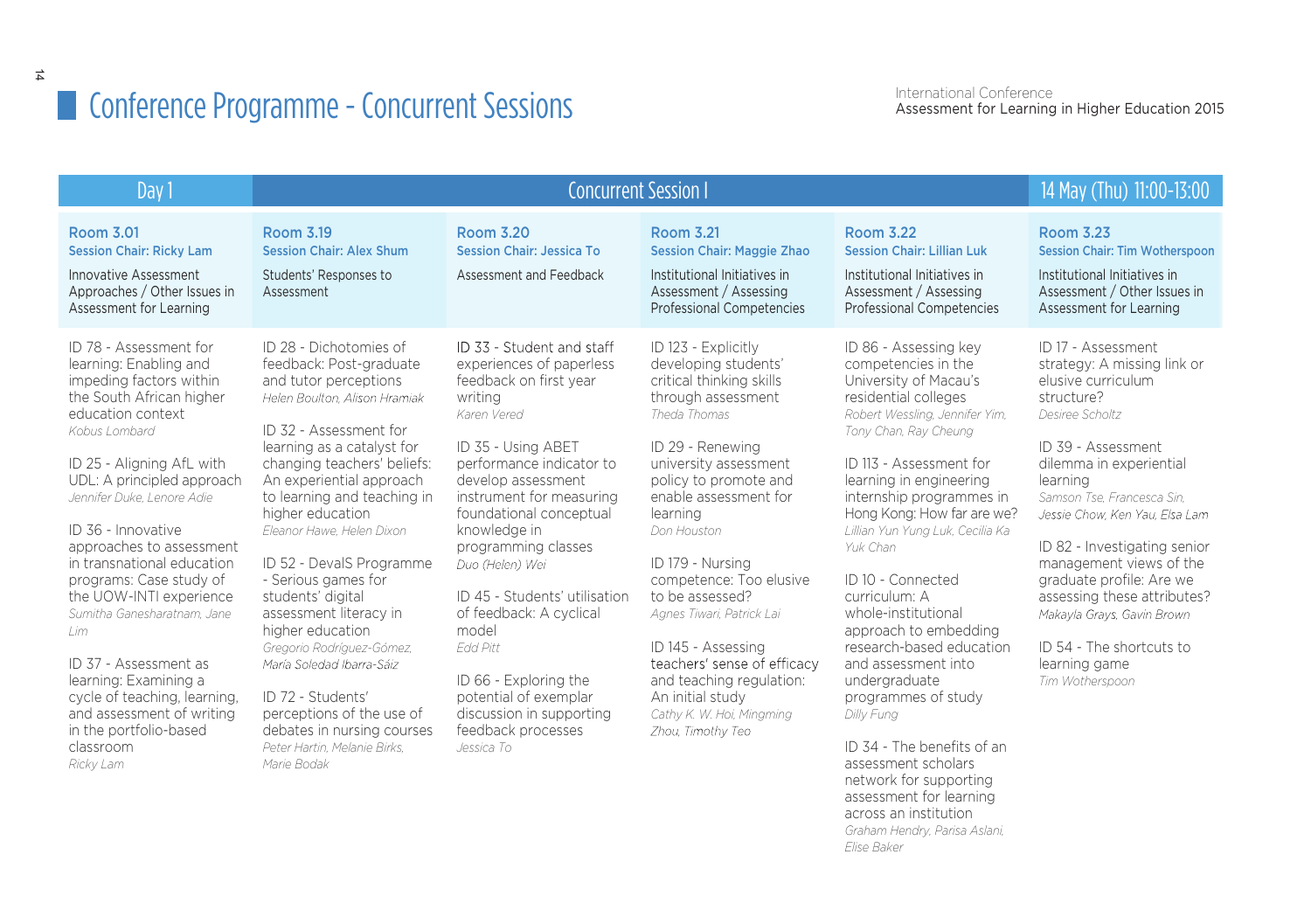| Day 1                                                                                                                                                   |                                                                                                                                                                                                                                                                                                                                                                                              | 14 May (Thu) 15:00-16:00                                                                                                                                                                                                                                                                                                                                                                     |                                                                                                                                                                                                                                                                                                                 |                                                                                                                                                                                                                                                                           |  |
|---------------------------------------------------------------------------------------------------------------------------------------------------------|----------------------------------------------------------------------------------------------------------------------------------------------------------------------------------------------------------------------------------------------------------------------------------------------------------------------------------------------------------------------------------------------|----------------------------------------------------------------------------------------------------------------------------------------------------------------------------------------------------------------------------------------------------------------------------------------------------------------------------------------------------------------------------------------------|-----------------------------------------------------------------------------------------------------------------------------------------------------------------------------------------------------------------------------------------------------------------------------------------------------------------|---------------------------------------------------------------------------------------------------------------------------------------------------------------------------------------------------------------------------------------------------------------------------|--|
| Room 3.01<br><b>Session Chair: Jingli Cheng</b><br>Innovative Assessment<br>Approaches                                                                  | Room 3.19<br><b>Session Chair: Alexandra Chong</b><br>Students' Responses to<br>Assessment                                                                                                                                                                                                                                                                                                   | Room 3.20<br><b>Session Chair: Ivy Lai</b><br>Assessment and Feedback                                                                                                                                                                                                                                                                                                                        | Room 3.21<br><b>Session Chair: Nicky Ng</b><br>Institutional Initiatives in<br>Assessment                                                                                                                                                                                                                       | Room 3.22<br><b>Session Chair: Jane Lee</b><br>Institutional Initiatives in<br>Assessment / Assessing<br>Professional Competencies                                                                                                                                        |  |
| ID 43 - Transforming<br>exams into e-Exams<br>Mathew Hillier, Andrew Fluck<br>ID 44 - ePortfolios:<br>Towards lifelong learning<br><b>Steve Roberts</b> | ID 84 - Reflecting on AD<br>(Associate Degree)<br>students' assessment<br>experiences in Hong Kong:<br>Their dispositions,<br>attitudes and responses<br>Vicky Lee, Yun Chung Chu, Sam<br>Lau<br>ID 90 - Can students<br>attitude towards formative<br>assessment develop their<br>academic self-regulation<br>and grit?<br>Jose Carlos Ocampo, Carlo<br>Magno, Roxanne Gian<br>Resurreccion | ID 93 - Perception of the<br>teaching-learning<br>environment and learning<br>approaches on the<br>academic results of<br>senior-year admitted<br>(SYA) students<br>Kin Cheung, Patrick Lai, Kit-lun<br>Yick. Eric SW Chan<br>ID 107 - Feelings about<br>feedback: What student<br>and academic perceptions<br>reveal about the functions<br>of emotions in student<br>learning<br>Anna Rowe | ID 118 - We know what we<br>should be doing, so why<br>aren't we doing it? A<br>whole of degree approach<br>to assessment<br>Romy Lawson, Chris Rust, Eeva<br>Leinonen, Marcus O'donnell &<br>Margaret Wallace<br>ID 61 - Student assessment<br>in a Confucian culture: A<br>case study in Vietnam<br>Gam Luong | ID 213 - Experience sharing<br>- Whole Person Education<br>Assessment@HKBU<br>Eva Wong, Vivien Chan, Ricky<br>Wong<br>ID 163 - Assessment<br>strategies for<br>work-integrated learning<br>(WIL): Possibilities and<br>dilemmas<br>Theresa Winchester-Seeto.<br>Anna Rowe |  |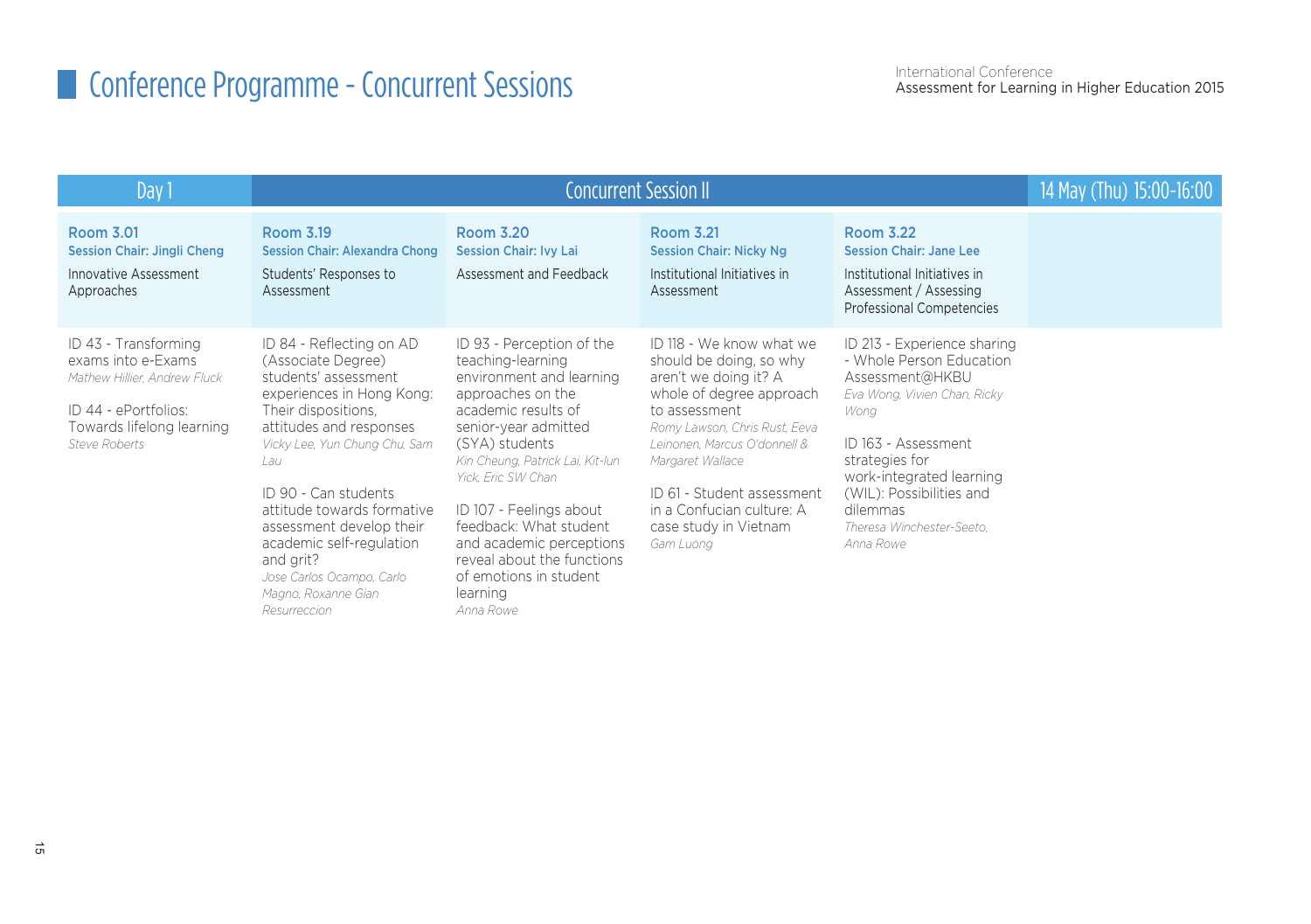| Day 1                                                                                                                                                                                                                                                                                                                                                                                                                                                                                |                                                                                                                                                                                                                                                                                                                                                                                                                                                                                                                                 | 14 May (Thu) 16:30-18:00                                                                                                                                                                                                                                                                                                                                                            |                                                                                                                                                                                                                                                                                                                                                                                                                                                                                                                                         |                                                                                                                                                                                                                                                                                                                                                                                                                                                                                                        |                                                                                                                                                                                                                                                                                                                                                                                          |
|--------------------------------------------------------------------------------------------------------------------------------------------------------------------------------------------------------------------------------------------------------------------------------------------------------------------------------------------------------------------------------------------------------------------------------------------------------------------------------------|---------------------------------------------------------------------------------------------------------------------------------------------------------------------------------------------------------------------------------------------------------------------------------------------------------------------------------------------------------------------------------------------------------------------------------------------------------------------------------------------------------------------------------|-------------------------------------------------------------------------------------------------------------------------------------------------------------------------------------------------------------------------------------------------------------------------------------------------------------------------------------------------------------------------------------|-----------------------------------------------------------------------------------------------------------------------------------------------------------------------------------------------------------------------------------------------------------------------------------------------------------------------------------------------------------------------------------------------------------------------------------------------------------------------------------------------------------------------------------------|--------------------------------------------------------------------------------------------------------------------------------------------------------------------------------------------------------------------------------------------------------------------------------------------------------------------------------------------------------------------------------------------------------------------------------------------------------------------------------------------------------|------------------------------------------------------------------------------------------------------------------------------------------------------------------------------------------------------------------------------------------------------------------------------------------------------------------------------------------------------------------------------------------|
| <b>Room 3.01</b><br><b>Session Chair: Edmond Yeung</b><br><b>Innovative Assessment</b><br>Approaches                                                                                                                                                                                                                                                                                                                                                                                 | <b>Room 3.19</b><br><b>Session Chair: Edward Li</b><br>Students' Responses to<br>Assessment                                                                                                                                                                                                                                                                                                                                                                                                                                     | <b>Room 3.20</b><br><b>Session Chair: Yongyan Li</b><br>Assessment and Feedback /<br>Other Issues in Assessment for<br>Learning                                                                                                                                                                                                                                                     | <b>Room 3.21</b><br><b>Session Chair: Steve Roberts</b><br><b>Innovative Assessment</b><br>Approaches / Institutional<br>Initiatives in Assessment                                                                                                                                                                                                                                                                                                                                                                                      | <b>Room 3.22</b><br><b>Session Chair: Theresa Kwong</b><br>Assessment and Feedback /<br><b>Assessing Professional</b><br>Competencies                                                                                                                                                                                                                                                                                                                                                                  | <b>Room 3.23</b><br><b>Session Chair: Liz Jackson</b><br>Other Issues in Assessment for<br>Learning                                                                                                                                                                                                                                                                                      |
| ID 49 - Formative<br>assessment: Flipping from<br>answers to questions<br>Lilian Kwan, Paula Hodgson<br>ID 51 - DINNO: A<br>technological resource for<br>implementing assessment<br>as learning and<br>empowerment in higher<br>education<br>María Soledad Ibarra-Sáiz.<br>Gregorio Rodríguez-Gómez<br>ID 56 - Customising a<br>capstone experience<br>around assessment for<br>learning: A case study<br>from paramedic education<br>James Thompson, Hugh<br>Grantham. Don Houston | ID 91 - Investigating the<br>washback effect of a<br>post-admission language<br>assessment<br>Edward Li<br>ID 102 - Macro and<br>micro-cultural effects on<br>Hong Kong and mainland<br>Chinese university student<br>conceptions of assessment<br>Gavin Brown, Zhenlin Wang<br>ID 105 - The effect of<br>interactive online modules<br>on students' perception<br>and attitude towards<br>assessment of quantitative<br>skills in a microbiology unit<br>Julie Markham, Vilma Simbag,<br>Shaun Belward, Giovanna Di<br>Trapani | ID 133 - Written<br>assignments and feedback<br>for Master of Education<br>students: How 'dual<br>motives' are being played<br>out<br>Yongyan Li, Fiona Hyland<br>ID 134 - Identifying and<br>addressing critical learning<br>gaps in design education<br>Lucia Miceli, Lynette Zeeng<br>ID 115 - Perceptions of<br>assessment standards and<br>student learning<br>Michael Prosser | ID 77 - Feasibility and<br>challenges of assessment<br>for learning in large<br>classes: Case studies of<br>three Chinese university<br>EFL instructors'<br>experiences<br>Yueting Xu<br>ID 192 - Effective use of<br>peer assessment FOR<br>learning in large-scale<br>online courses: Empirical<br>evidence and<br>recommendations for<br>desian<br>Jingli Cheng, Steve Roberts<br>ID 87 - A cross institutional<br>initiative in digital assessment<br>Anne-Marie Chase, Diane<br>Robbie, Ekaterina Pechenkina.<br><b>Bella Ross</b> | ID 174 - Embedding<br>employability in a research<br>intensive discipline setting:<br>Following the assessment<br>trail<br>Lynne Mayne, Yvonne Hodgson,<br>Nikki Rickard<br>ID 138 - Does shifting the<br>structuring degree of the<br>peer assessment process<br>influence students' peer<br>feedback content?<br>Mario Gielen, Bram De Wever<br>ID 193 - Assessing the<br>effectiveness of problem<br>based learning across<br>disciplines<br>Siu Yin Cheung, Kevin Yue,<br>Peter Lau, Theresa Kwong | ID 89 - The role of<br>assessment in developing<br>a professional disposition<br>Neela Griffiths, Kerry Hunter<br>ID 106 - Exploring the<br>connections between<br>teacher's assessment<br>practice and students'<br>metacognitive knowledge<br>Jing Wang<br>ID 48 - Identifying core<br>sustainability knowledge in<br>higher education:<br>Possibilities and challenges<br>Liz Jackson |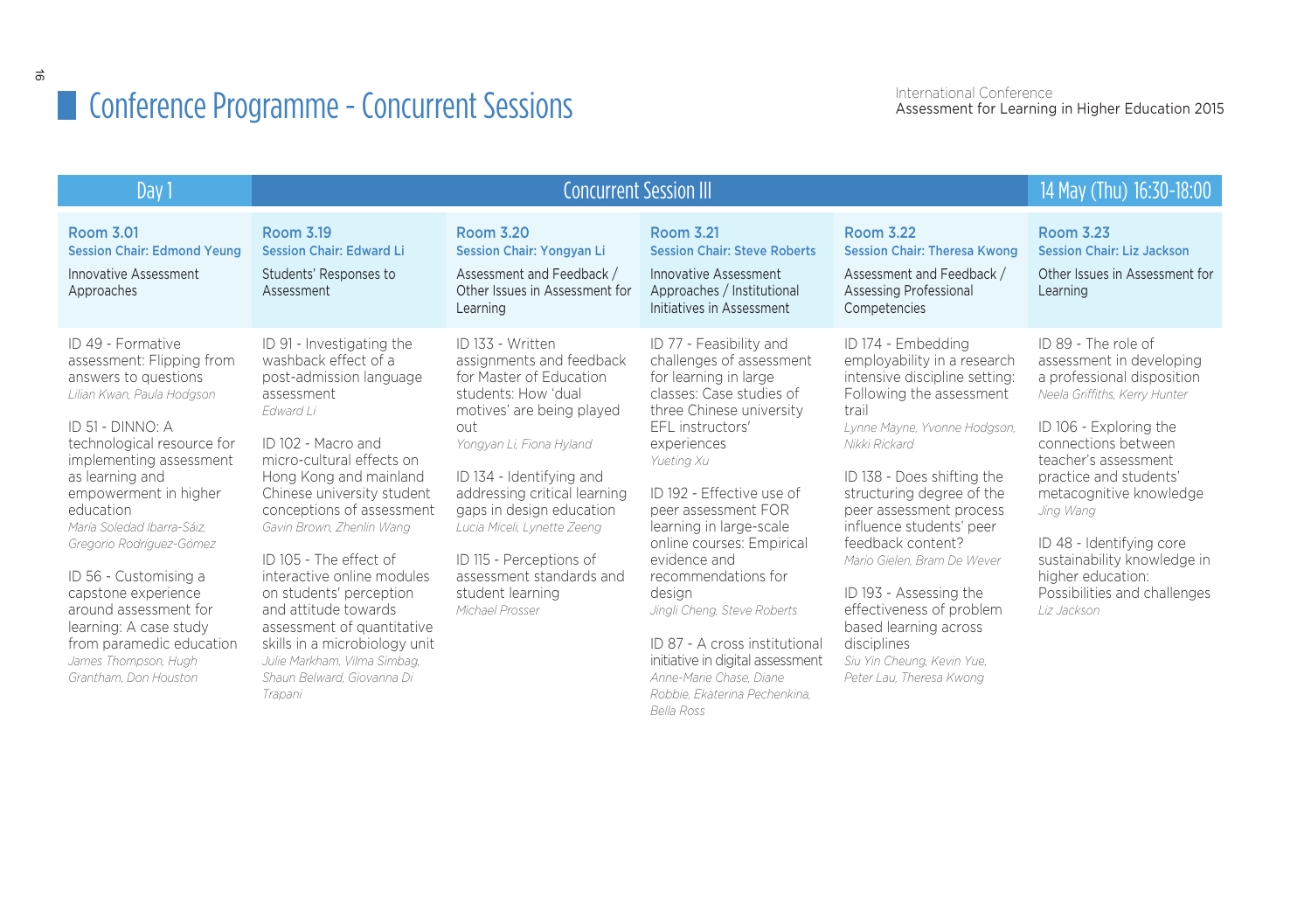| $\log$                                                                                                                                                                                                                                                                                                                                                                                                                                                                                                                                                                                                                |                                                                                                                                                                                                                                                                                                                                                                                                                                                                                                                        | 15 May (Fri) 10:30-12:30                                                                                                                                                                                                                                                                                                                                                                                                                                                                                                                                                                                                |                                                                                                                                                                                                                                                                                                                                                                                                                                                                                                                                                                                            |                                                                                                                                                                                                                                                                                                                                                                                                                                                                                                                                                                                                                       |                                                                                                                                                                                                                                                                                                                                                                                                                                                                                                                                                                                                                                                   |
|-----------------------------------------------------------------------------------------------------------------------------------------------------------------------------------------------------------------------------------------------------------------------------------------------------------------------------------------------------------------------------------------------------------------------------------------------------------------------------------------------------------------------------------------------------------------------------------------------------------------------|------------------------------------------------------------------------------------------------------------------------------------------------------------------------------------------------------------------------------------------------------------------------------------------------------------------------------------------------------------------------------------------------------------------------------------------------------------------------------------------------------------------------|-------------------------------------------------------------------------------------------------------------------------------------------------------------------------------------------------------------------------------------------------------------------------------------------------------------------------------------------------------------------------------------------------------------------------------------------------------------------------------------------------------------------------------------------------------------------------------------------------------------------------|--------------------------------------------------------------------------------------------------------------------------------------------------------------------------------------------------------------------------------------------------------------------------------------------------------------------------------------------------------------------------------------------------------------------------------------------------------------------------------------------------------------------------------------------------------------------------------------------|-----------------------------------------------------------------------------------------------------------------------------------------------------------------------------------------------------------------------------------------------------------------------------------------------------------------------------------------------------------------------------------------------------------------------------------------------------------------------------------------------------------------------------------------------------------------------------------------------------------------------|---------------------------------------------------------------------------------------------------------------------------------------------------------------------------------------------------------------------------------------------------------------------------------------------------------------------------------------------------------------------------------------------------------------------------------------------------------------------------------------------------------------------------------------------------------------------------------------------------------------------------------------------------|
| <b>Room 3.01</b><br><b>Session Chair: Alfred Lee</b><br>Innovative Assessment<br>Approaches                                                                                                                                                                                                                                                                                                                                                                                                                                                                                                                           | <b>Room 3.19</b><br><b>Session Chair: Phil Smyth</b><br>Students' Responses to<br>Assessment / Other Issues in<br>Assessment for Learning                                                                                                                                                                                                                                                                                                                                                                              | <b>Room 3.20</b><br><b>Session Chair: Suki Ekaratne</b><br>Assessment and Feedback /<br>Institutional Initiatives in<br>Assessment                                                                                                                                                                                                                                                                                                                                                                                                                                                                                      | <b>Room 3.21</b><br><b>Session Chair: Peter Lau</b><br>Institutional Initiatives in<br>Assessment                                                                                                                                                                                                                                                                                                                                                                                                                                                                                          | <b>Room 3.22</b><br><b>Session Chair: Paula Hodgson</b><br>Innovative Assessment<br>Approaches / Institutional<br>Initiatives in Assessment                                                                                                                                                                                                                                                                                                                                                                                                                                                                           | <b>Room 3.23</b><br><b>Session Chair: Jingli Cheng</b><br>Other Issues in Assessment for<br>Learning                                                                                                                                                                                                                                                                                                                                                                                                                                                                                                                                              |
| ID 60 - Learning futures:<br>Introducing authentic<br>assessment to enable<br>practice-oriented learning<br>in science<br>Jurgen Schulte, Neela Griffiths<br>ID 68 - Transforming<br>disengaged computing<br>students to active learners<br>by peer-evaluated case<br>study<br>Laura Jing Zhou, Hennie Yip,<br>Joey Wu<br>ID 76 - (Re)-envisioning a<br>socio-cognitive paradigm<br>within the assessment for<br>learning framework<br>Alfred Lee, Juliana Chau<br>ID 79 - Promoting active<br>learning through a novel<br>assessment method in a<br>plant stress physiology<br>honours course<br>Kershree Padayachee | ID 127 - Students'<br>responses to peer<br>assessment in an<br>English-in-the-discipline<br>course<br>Kevin Yung, Natalie Fong<br>ID 129 - How assessment.<br>motivation and beliefs<br>about learning shape<br>students' learning<br>approaches<br>Tak Ha, Vinee Kapoor<br>ID 212 - Exemplars<br>research: Where are we now<br>and where might we go?<br>Phil Smyth, David Carless<br>ID 169 - Student<br>engagement driven by<br>assessment for learning in<br>an Australian law school<br>Deborah Ankor, Lucy Evans | ID 144 - Assessment<br>driving the learning.<br>technology supporting the<br>process: A decade in review<br><b>Bob Fox</b><br>ID 152 - A novel use of<br>feedback in assessment to<br>facilitate self regulated<br>learner development<br>Shrinika Weerakoon, Suki<br>Ekaratne<br>ID 175 - A whole of<br>institution approach to<br>supporting learning.<br>teaching and assessment<br>Michelle Lasen, Fiona Navin, Hill<br>Angela<br>ID 167 - Assessment of<br>student learning<br>achievement in a marine<br>biology class: Comparison<br>between traditional and<br>constructivist instruction<br>Richard M. Magsino | ID 50 - Not for the<br>fainthearted: Changing<br>assessment practices in a<br>mega university<br>Peter Havenga<br>ID 128 - Moderation of<br>assessment: Processes.<br>practices and challenges in<br>one Australian university<br>Denise Beutel, Lenore Adie.<br>Iwona Czaplinski, Bouchra<br>Senadji<br>ID 156 - Are problems with<br>citation too trivial to discuss?<br>Theresa Kwong, Peter Lau, Eva<br>Wong<br>ID 143 - An institutional<br>transformation of<br>assessment: Leading<br>centrally and implementing<br>change locally<br>Carmen Tomas, Rachel<br>Scudamore, Wyn Morgan | ID 114 - Involving lay<br>people as assessors in<br>communication skills: Legal<br>education as a case study<br>Wilson Wai Shun Chow. Michael<br>Hoi Kit Ng<br>ID 150 - Seeing eportfolios:<br>An empirical study into<br>students conceptions of<br>technology and assessment<br>Christopher Deneen, Gavin<br>Brown<br>ID 170 - Employing<br>Wikipedia for good not<br>evil: Innovative approaches<br>to assessment at the<br>University of Sydney<br>Rebecca Johinke, Frances di<br>l auro<br>ID 30 - Programme<br>outcomes assessment:<br>Direct and indirect<br>evidences of student<br>learning<br>Paula Hodgson | ID 148 - Bridging over<br>summative assessments<br>with assessments for<br>learning: An application of<br>cognitive diagnosis<br>models to English<br>grammar tests<br>Yuyang Cai<br>ID 160 - The how and<br>when of student<br>satisfaction assessment<br>Peter Carter<br>ID 178 - Understanding the<br>critical role of reflective<br>practice in a postgraduate<br>diploma in higher<br>education<br>Laura Dison<br>ID 188 - Aligning learning<br>spaces with learning and<br>assessment activity, for<br>enhanced student<br>engagement and<br>participation: An approach<br>to flipped classroom in a<br>large first year university<br>unit |

*Shannon Johnston, Wade Jarvis*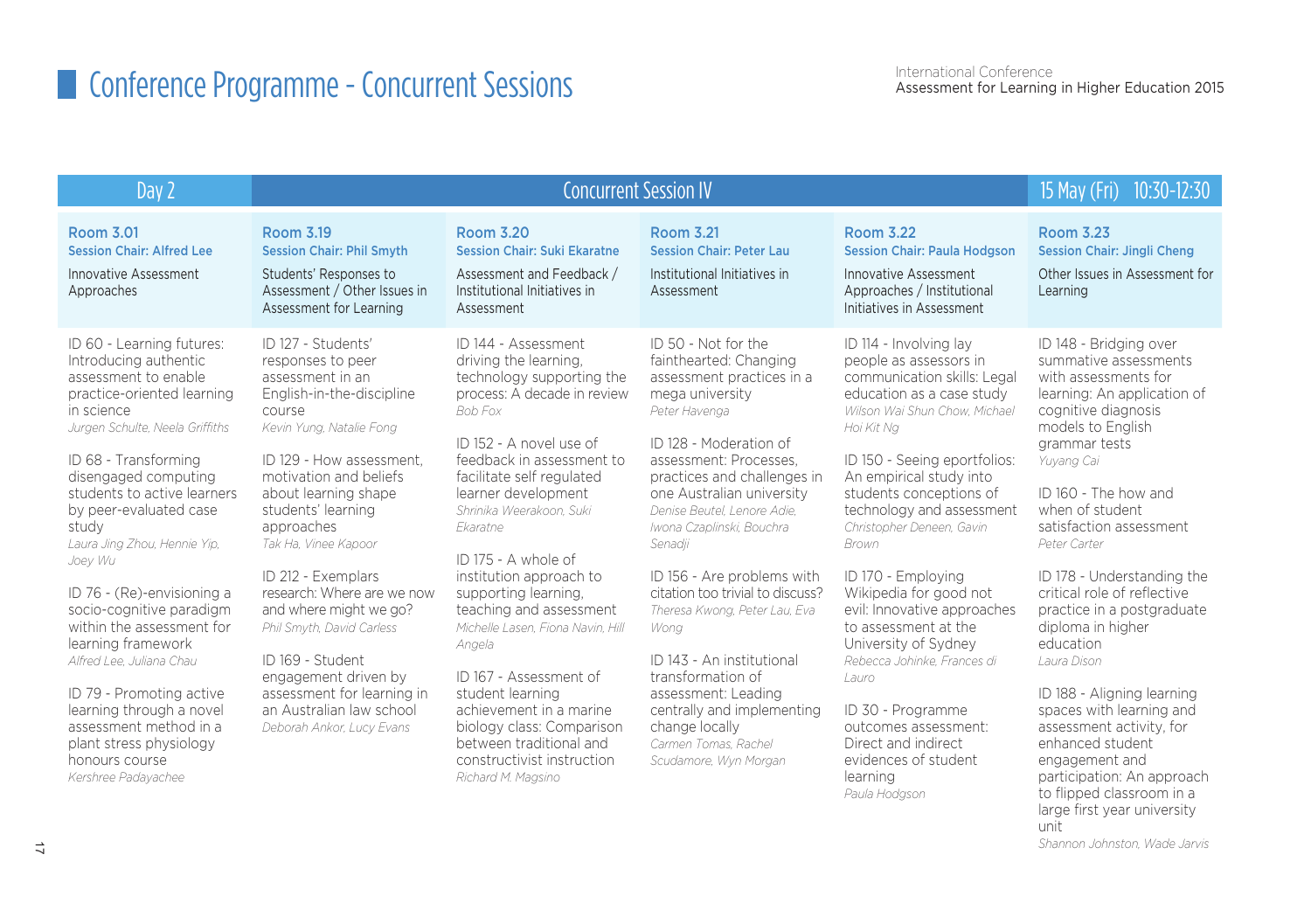| Day 2                                                                                                                                                                                                                                                                                                                                                                                                                                                                 | <b>Concurrent Session V</b>                                                                                                                                                                                                                                                                                                                                                                                                                                                         |                                                                                                                                                                                                                                                                                                                                                                                                                               |                                                                                                                                                                                                                                                                                                                                                                                                                                                                                                     |                                                                                                                                                                                                                                                                                                                                                                                                                                                                                                                                                                          | 15 May (Fri) 14:30-16:00                                                                                                                                                                                                                                                                                                                                                                                                                                                                                                                                                          |
|-----------------------------------------------------------------------------------------------------------------------------------------------------------------------------------------------------------------------------------------------------------------------------------------------------------------------------------------------------------------------------------------------------------------------------------------------------------------------|-------------------------------------------------------------------------------------------------------------------------------------------------------------------------------------------------------------------------------------------------------------------------------------------------------------------------------------------------------------------------------------------------------------------------------------------------------------------------------------|-------------------------------------------------------------------------------------------------------------------------------------------------------------------------------------------------------------------------------------------------------------------------------------------------------------------------------------------------------------------------------------------------------------------------------|-----------------------------------------------------------------------------------------------------------------------------------------------------------------------------------------------------------------------------------------------------------------------------------------------------------------------------------------------------------------------------------------------------------------------------------------------------------------------------------------------------|--------------------------------------------------------------------------------------------------------------------------------------------------------------------------------------------------------------------------------------------------------------------------------------------------------------------------------------------------------------------------------------------------------------------------------------------------------------------------------------------------------------------------------------------------------------------------|-----------------------------------------------------------------------------------------------------------------------------------------------------------------------------------------------------------------------------------------------------------------------------------------------------------------------------------------------------------------------------------------------------------------------------------------------------------------------------------------------------------------------------------------------------------------------------------|
| <b>Room 3.01</b><br><b>Session Chair: Julian A. Tanner</b><br><b>Innovative Assessment</b><br>Approaches                                                                                                                                                                                                                                                                                                                                                              | Room 3.19<br><b>Session Chair: Tracy Zou</b><br>Innovative Assessment<br>Approaches / Assessing<br><b>Professional Competencies</b>                                                                                                                                                                                                                                                                                                                                                 | <b>Room 3.20</b><br><b>Session Chair: Ada Lee</b><br>Assessment and Feedback                                                                                                                                                                                                                                                                                                                                                  | <b>Room 3.21</b><br><b>Session Chair: Lily Zeng</b><br>Institutional Initiatives in<br>Assessment / Assessing<br><b>Professional Competencies</b>                                                                                                                                                                                                                                                                                                                                                   | <b>Room 3.22</b><br><b>Session Chair: Hin Wang Kevin Chan</b><br>Students' Responses to<br>Assessment                                                                                                                                                                                                                                                                                                                                                                                                                                                                    | <b>Room 3.23</b><br><b>Session Chair: King Chong</b><br>Institutional Initiatives in<br>Assessment / Other Issues in<br>Assessment for Learning                                                                                                                                                                                                                                                                                                                                                                                                                                   |
| ID 92 - Engagement with<br>electronic portfolios:<br>Promising practices and<br>lessons learnt from a pilot<br>Ronnie Shroff. Tushar<br>Chaudhuri, Warren Linger<br>ID 95 - Creative and<br>collaborative assessment<br>strategies sustain deep<br>student learning: Evidence<br>from a large introductory<br>biochemistry class<br>Samantha J. Bevan, Cecilia W. L.<br>Chan, Julian A. Tanner<br>ID 100 - Staff-student<br>partnership in assessment<br>Susan Deeley | ID 176 - Seeing the wood<br>and the trees: Across-<br>subject, coordinated,<br>industry-relevant assessment<br>I eonie Tickle<br>ID 147 - Do students really<br>possess the competencies?<br>Assessing generic skills<br>through scenarios<br>Tracy Zou, Tim, K. T. Woo,<br>Winnie, S. M. Yuen, Eric, L. T. Ho<br>ID 205 - Assessment of<br>interactive e-books<br>designed by computer<br>science teacher<br>candidates: A fuzzy logic<br>implementation<br>Yalın Turel, Seda Ozer | ID 171 - Overcoming<br>constraints to giving<br>supportive real-time<br>feedback on authentic<br>tasks in a HE teaching<br>improvement course<br>Alex Shum, Ada Lee, Suki<br>Ekaratne<br>ID 186 - Feedback<br>survivorship in a resource<br>constrained reconfiguring<br>higher education<br>landscape<br>Pauline Ross<br>ID 189 - Creating the zing<br>for deep learning: The role<br>of the feedback spiral<br>Fleur Fallon | ID 196 - How are<br>professors assessed?: A<br>comparison of the<br>academic performance<br>review practices in Hong<br>Kong, Mainland China, and<br>New Zealand<br>Lily Zeng<br>ID 154 - Innovations in<br>assessment and feedback<br>to improve the cognition<br>and empowerment in<br>higher education<br>Ramakrishnan Chinnasamy,<br>Priyadarshini Vijayabhanu<br>ID 142 - Implementation of<br>institution wide early<br>learning insight survey<br>Sok Mui Lim, Yong Lim Foo, Han<br>Tong Loh | ID 187 - The relationship<br>between the assessment<br>preferences of the<br>instructional designer<br>candidates and their<br>academic achievements<br>Oquzhan Ozdemir<br>ID 194 - Test efficiency of<br>computer-based testing<br>for summative assessment<br>- A quasi-experimental<br>evaluation<br>Hin Wang Kevin Chan, Tze Hin<br>Kelvin Wan, On Chu George<br>Cheung, Yue Wai Oscar Ng, Ian<br>Brown, Wai To Green Luk, Chun<br>Sang Dick Chan<br>ID 153 - Unexpected<br>learning outcomes from<br>using online assessment<br>Helen K. W. Law, Josephine<br>Csete | ID 215 - Enhancing<br>assessment effectiveness:<br>An institution's assessment<br>pilgrimage and lessons'<br>learned<br>Faye Zhu, Robert Flemining<br>ID 146 - Assessing the<br>effectiveness of the faculty<br>communities of practice<br>(CoPs) at the Hong Kong<br><b>Baptist University</b><br>King Chong, Dimple Thadani,<br>Wing Leung Wong, Theresa<br>Kwong, Eva Wong<br>ID 177 - Peer generated<br>MCQs to assess and<br>support for learning in a<br>problem based learning<br>programme<br>Michael Botelho, Otto Lam, Rory<br>Watt, Vera Yip, Daisy Shum,<br>Mary Lung |